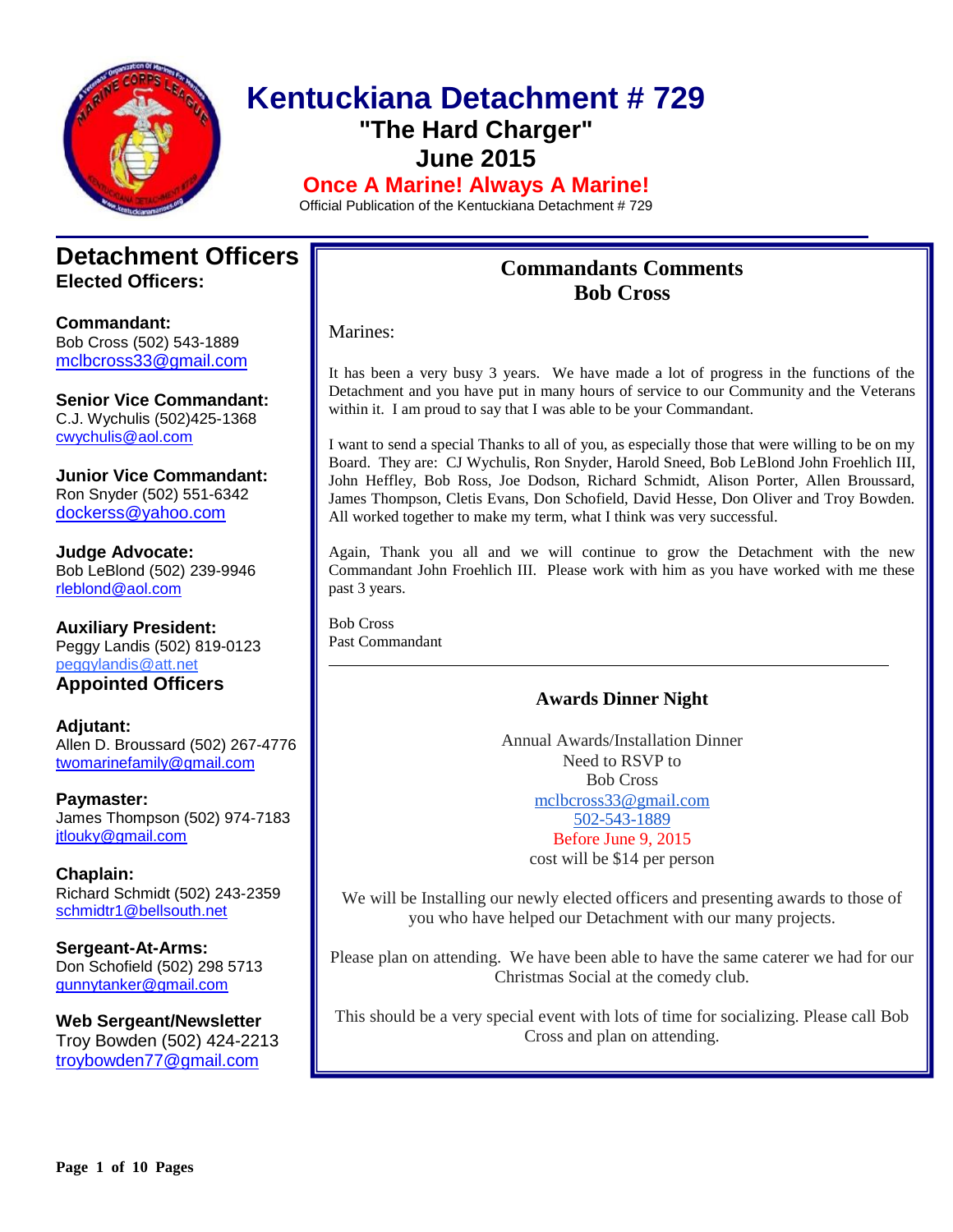# *Welcome New Member Welcome New Life Member*



**Bob Wolf** David Hesse

### **LET'S MAKE THEM WELCOME AT ALL FUTURE MEETINGS! \_\_\_\_\_\_\_\_\_\_\_\_\_\_\_\_\_\_\_\_\_\_\_\_\_\_\_\_\_\_\_\_\_\_\_\_\_\_\_\_\_\_\_\_\_\_\_\_\_\_\_\_\_\_\_\_\_\_\_\_\_\_\_\_\_\_\_\_\_\_\_\_\_\_\_\_\_**

# **The Election**

**John Frohlich elected as Commandant Elect (middle) CJ Wychulis re-elected as Senior vice Commandant Elect (To the right of John) Jerry McCandless elected as Junior vice Commandant Elect (To the left of John) Bob LeBlond re-elected as Judge Advocate (Not pictured)**

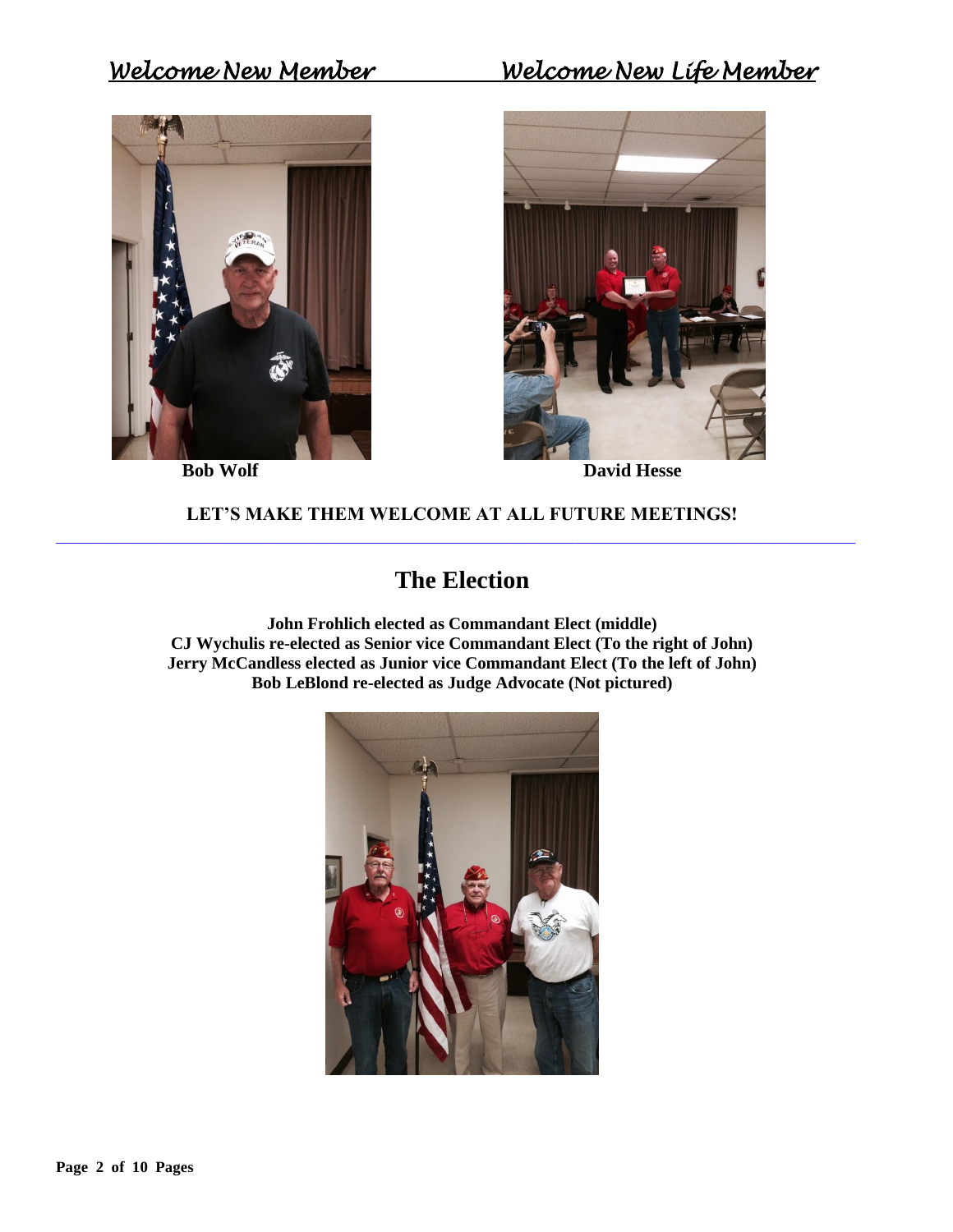# **MESSAGE FROM THE CHAPLAIN**



#### **Memorial Day Reflection**

When I turn on the news each day I am overwhelmed at times with the magnitude of tragedies that are reported. As I listen to all the crazy things going on it seems that the world as we knew it is coming to an end. I feel at times helpless to do anything about it. What was once considered wrong is now right and what was right is now wrong. On this Memorial Day week I reflect on the sacrifices of so many veterans who have given their lives to keep America free and to uphold our constitution.

On Armed Forces Day May 16 , my Marine buddy Jerry McCandless and I had the opportunity to go on the Honor Flight to Washington DC. Words cannot describe the love and devotion that we experienced ALL DAY long from Americans of all ages and ethnicities. We met Europeans who wanted to take our picture because as one women explained, "If it were not for the Americans, we would be speaking German."

We visited Arlington, WWII, Korean, Vietnam and the Marine Corps Memorials and each had so many powerful messages and memories. But it was the people who came out to support us that made it such a special day. It is easy to get discouraged as we go about our daily lives but I am reminded that we all have the potential to encourage and support each other is so many ways. I can truly say I felt so blessed to live in America.

*Mark 10:45 "For even the Son of Man did not come to be served, but to serve, and to give his life as a ransom for many".*

> Richard Schmidt Chaplain MCL **[\(schmidtr1@bellsouth.net\)](mailto:schmidtr1@bellsouth.net)**

#### **AUXILIARY NEWS Peggy Landis-PRESIDENT** [\(peggylandis@att.net\)](file:///C:/Users/Bob/AppData/Local/Microsoft/Windows/Temporary%20Internet%20Files/Bob/AppData/Local/Microsoft/Windows/Temporary%20Internet%20Files/Content.IE5/E9IEDDJK/peggylandis@att.net) **HELLO LADIES:**

Now that the flowers are planted, enjoy the view.

We are still looking for a Marine Family or wounded warrior to help, if you know of someone please let me know, my phone number is 819-0123

We are having an Awards Dinner and we will be furnishing the cakes as usual, so time to get back to baking those delicious cakes we all have missed. The location of the meeting is BWC, the date is June 15.

#### **BIRTHDAYS FOR JUNE**

Pat Lovitt 15th

Sincerely: Peggy Landis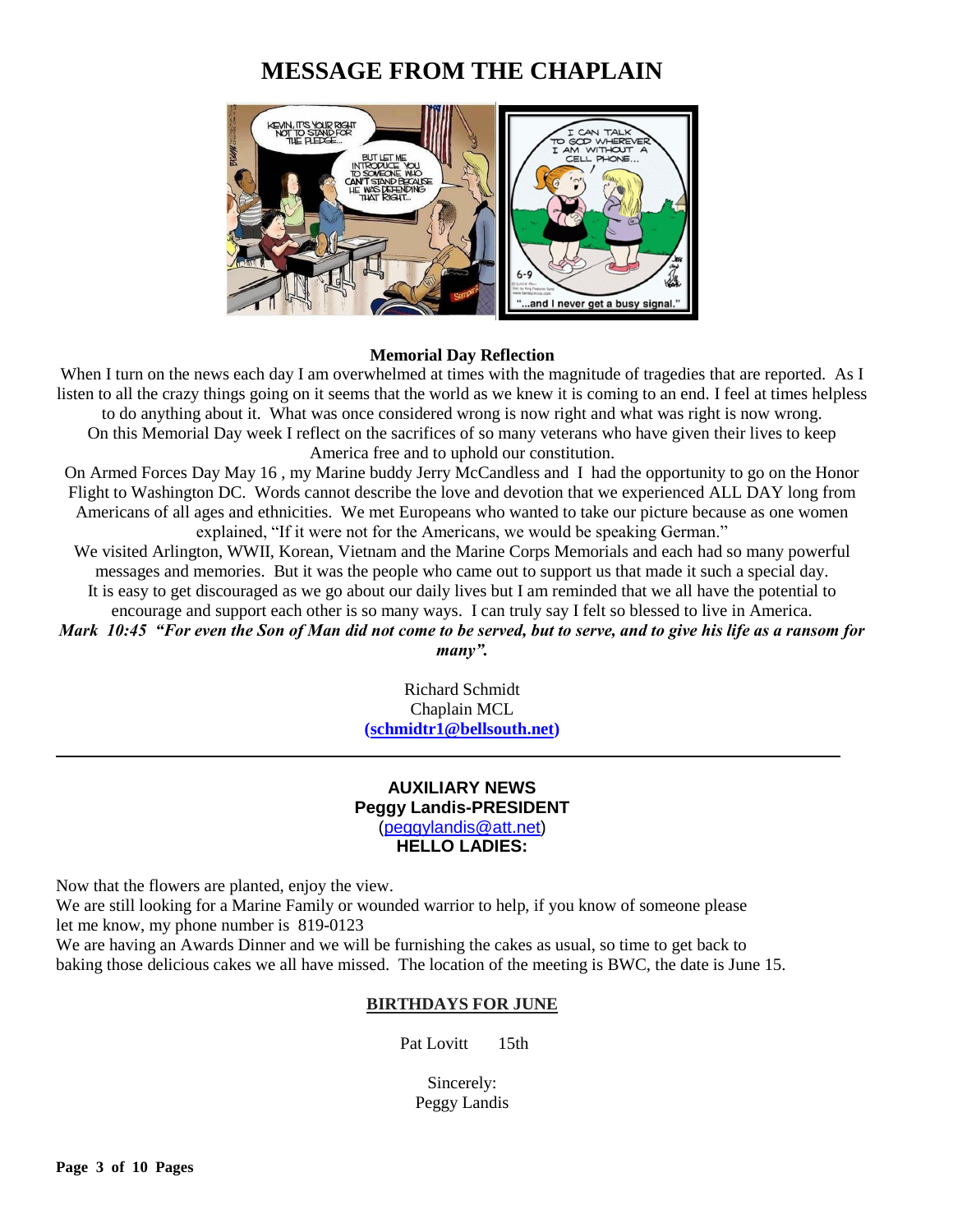# **Pistol Team**

#### Body Sensations in a Self Defense Encounter

In previous articles we've discussed the things that we want to be prepared for, and we've discussed what our actions should be in a situation where we must defend ourselves from physical attack. We also want to know how it will actually feel, and what we can expect from our bodies when we have the proper mindset to resist. No, I'm not talking about the anticipation of fear or surprise, or keeping our emotions under control. I'm not talking about the heightened sense of alertness, which comes from being aware of our surroundings when we are moving on foot in public. I'm talking about the involuntary things that our bodies will do, like it or not, *when we first become aware of an attack happening!*

I'm talking about the physiological effect of combat, and its personal equivalent, being assaulted in a civilian setting. Many of you reading this have been in combat, and you can probably remember your physical feelings in very vivid detail, even though many years may have passed since the event.

I want to tell you about sensory changes to expect, and we will summarize what experts know about these sensations. Your hearing and vision may both be changed, especially during an exchange of gunshots. There is a story told about two rookie police officers in a firefight; it was their first time to use guns in the line of duty. They were greatly relieved after the armed perpetrators surrendered after several shots were exchanged. But both officers reported to their superiors that their handguns malfunctioned due to apparently bad ammunition. When firing, they reported hearing only a weak "pop-pop" sound as they pulled the trigger. Of course, there was nothing wrong. The adrenaline rush caused by the life-or-death shooting event had blocked out the normal hearing of both men! They were so focused on performing their duties properly, that their minds and bodies were not distracted by the loud discharge of their guns.

Another police report revealed what happens to change our vision; this account came from a perpetrator. The criminal apparently advanced firing on a police officer, who then seemed to vanish into thin air. The police officer had simply knelt down to reload. The criminal had been impaired by tunnel vision, which happened in the stress of the situation. The "invisible" police officer then fired a wounding shot, and the "perp" lived to tell his story from custody.

We can expect that our hearing will be overcome by a temporary deafness. We can expect our vision to be sharply focused on our target, or the threat coming toward us, but everything around it will become a blur. This tunnel vision will be the most important condition to overcome. That's why we must condition ourselves to practice a one-step movement simultaneously with the drawing of our concealed carry weapon. Professional trainers call this movement, "getting off the X." The "X" stands for the crime scene, or the target, which you may have become! In the eyes of some criminal, you may be the intended victim or actually be in his gun sight. You are standing on the "X," which is the only area he can see. As soon as you hear a shot, or as soon as you decide it's time to deploy your handgun, then take one step sideways. This has the effect of moving you OUT of the tunnel vision of a perpetrator who is hyped-up on adrenaline. It has the effect of relieving your own tunnel vision, in that it forces you to look around a bit. Awareness is critical.

So, if you are a citizen who carries concealed, and you are responsible enough to train regularly, then add this little tactic to your routine. Step off the X, and get out of harm's way. It may help you to see the situation more clearly.

Semper Fi,

**Otis Fox (502)966-4636 home (502)682-6143 cell [\(otislois@twc.com\)](mailto:otislois@twc.com)**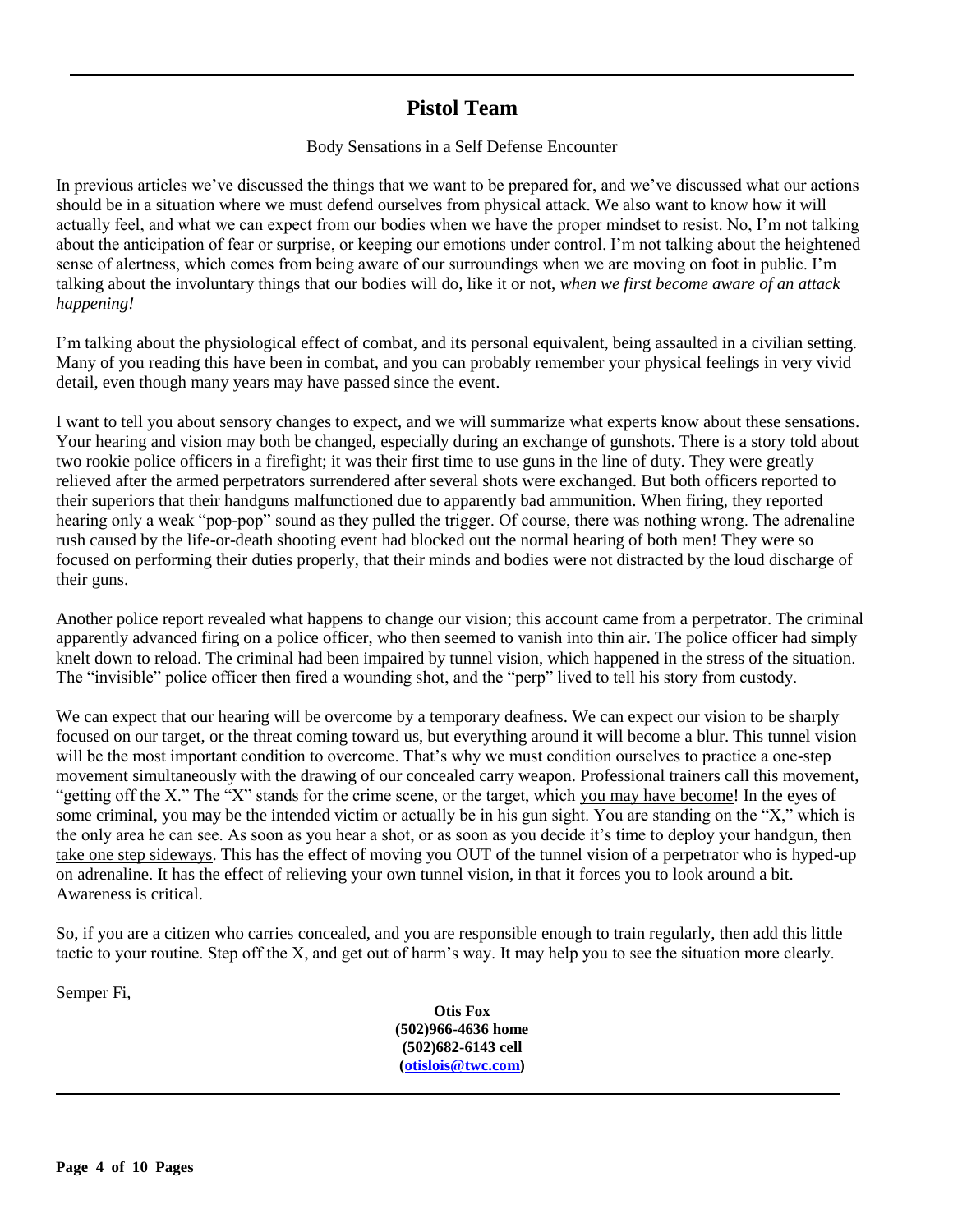#### **KENTUCKIANA DETACHMENT 729 MARINE CORPS LEAGUE SPECIAL ARTICLE**

#### **Southeast members go to D.C.; recognized for military service**

By Brent Adams | **[badams@secc.org](mailto:badams@secc.org)**

The bond between Jerry McCandless and Rich Schmidt was forged years ago by their similarities.

Both served in the United States Marine Corps during wartime, and both have a strong faith in God.

McCandless, a Korean War veteran, and Schmidt, who served in Vietnam, have forged a friendship over the years through Southeast Christian Church, and through their participation in The Marine Corps League Kentuckiana Detachment #729, for which Schmidt is the organization's full-time chaplain.

On Saturday, May 16, the two men were among 84 veterans and guardians who were flown to Washington, D.C., by Honor Flight Bluegrass Chapter, to remember those who sacrificed their lives during times of war throughout American history.

While on the day trip to the nation's capital, McCandless and Schmidt participated in a flag line reception. They then visited the National World War II Memorial, the Korean War Veterans Memorial, the Vietnam Veterans Memorial, the U.S. Marine Corps War Memorial, which depicts the raising of the American flag at Iwo Jima, and the changing of the guard at the Tomb of the Unknown Soldier at Arlington National Cemetery.

All are places McCandless, who turned 80 years old May 20, has visited before, but each time evokes many memories and emotions.

"I love all of them, especially the Korean War memorial," McCandless said. "And going close to Memorial Day made it even more special. It was an awesome, humbling time of reflection."

Two years ago, McCandless was among a group of veterans invited to South Korea to commemorate the signing of the Korean Armistice Agreement, which was signed by the United States, the People's Republic of China, North Korea and South Korea, ending the Korean War.

"There had been so many changes over there," McCandless said. "But it helped me to put so many things to rest in my mind. I don't exactly know how my role helped during the Korean War, but I know I was a part of something special. It makes me pretty emotional just thinking about it."

Schmidt, who was wounded in battle and spent a year in the hospital upon returning to the United States, said that for many veterans who visit the war memorials, the trips are cathartic.

"It's part of the healing process," Schmidt said. "There was a time, after I came home, that I didn't love America too much because America didn't love me too much. That has changed over time, and it seems like Americans appreciate veterans more." McCandless and Schmidt both took different paths to a relationship with Jesus Christ. McCandless accepted Jesus as his Lord and Savior prior to being sent to Korea, knowing that he would need Jesus to see him through the atrocities of war.

"He totally carried me through," McCandless said of his trust in God. "I knew that I needed Him each day, and I have had my trust in Him ever since."

However, McCandless said that his faith looks much different today than when he shipped off for Korea.

"At 18, it was an adventure," McCandless said. "At 80, there is an awareness that Christ has a purpose for my life and I need to be about that purpose."

It was a different story for Schmidt, 66, who said he always believed in God, but didn't turn his life over to Him until about 15 years ago.

Now, he looks back over the course of events in his life and he sees how God was working in his life, even when Schmidt wasn't dedicated to serving Him.

"I was shot three times during the same firefight, and I knew God saved me," Schmidt recalls. "I told that story to people when I returned home, yet I strayed off course for awhile."

Schmidt came to Southeast at the urging of a coworker, and he says the visit changed his life.

"I sat in the front row, and I felt like (now-retired Senior Minister) Bob Russell was looking at me the whole time he delivered his sermon," Schmidt said. "By the end of it, I was ready to be baptized. I've been on fire for the Lord ever since."

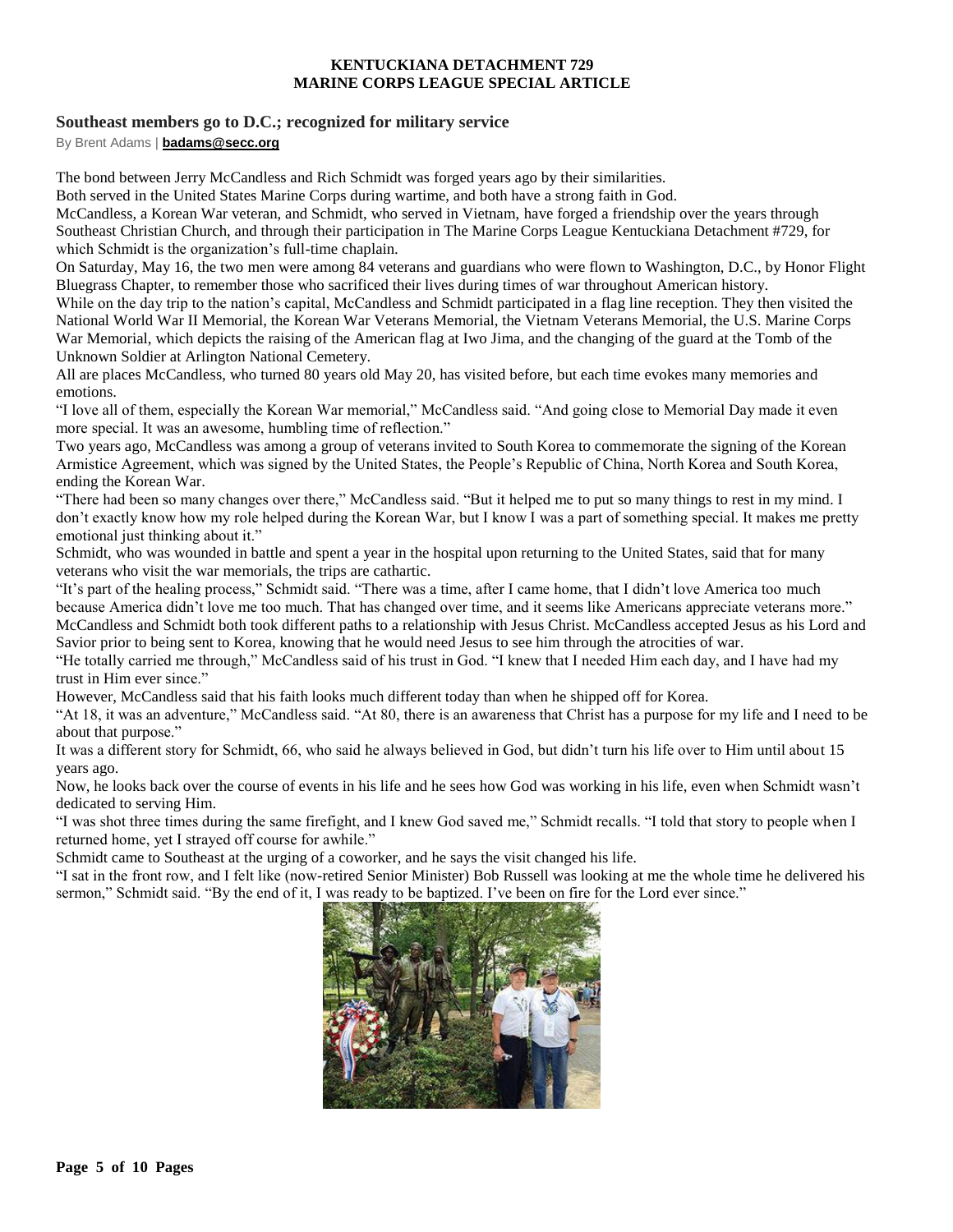# *MCL 729 HELPING OUT*

#### **From the Desk of the Adjutant**

At 1600 hours on Thursday, 21 May 2015, I received an e-mail from Commandant Cross that he was on the road and would not be able to respond to a request from an employee of the Roederer Correctional Facility, Ericka Watt, whose husband is a retired Gunnery Sergeant Alan Watt, who is the Roederer Liaison Officer of the Veterans Club at the facility. (This is the same club that we work with during our Toys for Tots campaign). Ericka indicated that one of her co-workers at the Correctional Facility was lamenting the fact that she could not afford to go to PISC on 29 May 2015 to see her son graduate from recruit training and earning the title "Marine". She also noted that another of her co-workers told her that she was willing to drive the mother to PISC if she could pay for the fuel and hotel accommodations for a couple of days.

As requested by the Commandant I called the Ericka Watt at her work and asked what she thought they needed to make the trip a reality. She threw out a figure of \$300 - \$400. After talking to her for a few minutes, I told her that I could not guarantee that we could come up with that amount but that I would ask our members to see if they would be of assistance. Never in a million years did I think we would have such an immediate response.

Within 5 minutes of publishing the request to the Detachment through our e-serve list, I was able to call Ericka back to tell her that we had already received commitments from the Detachment to provide the \$400.00. There were tears of joy on both ends of the conversation. Fast forward to 2000 hours that evening and that figure grew exponentially to over \$1000. The generosity of this Detachment really shined through. Small, medium, and large donations just sprang from the monitor of my computer. With each message, my eyes began to sweat! I received the following comment from one of our members that sort of sums up how everyone felt.

#### *"I watched my son march by during the pass and review when he graduated from OCS. There is no better feeling for a parent, especially a parent that is a Marine. I want that mother to experience that feeling. It is a feeling she will never forget!"*

We are pleased that this parent will have the opportunity to be in PISC on the  $29<sup>th</sup>$  of May! As a plus, Gunnery Sergeant Alan Watt and his wife Ericka have indicated that they would like to be a part of this awesome organization. Applications for membership and Ladies Auxiliary are in the mail!

#### **All I can say is…Semper Fi Marines, you are the greatest! We really take care of our own.**

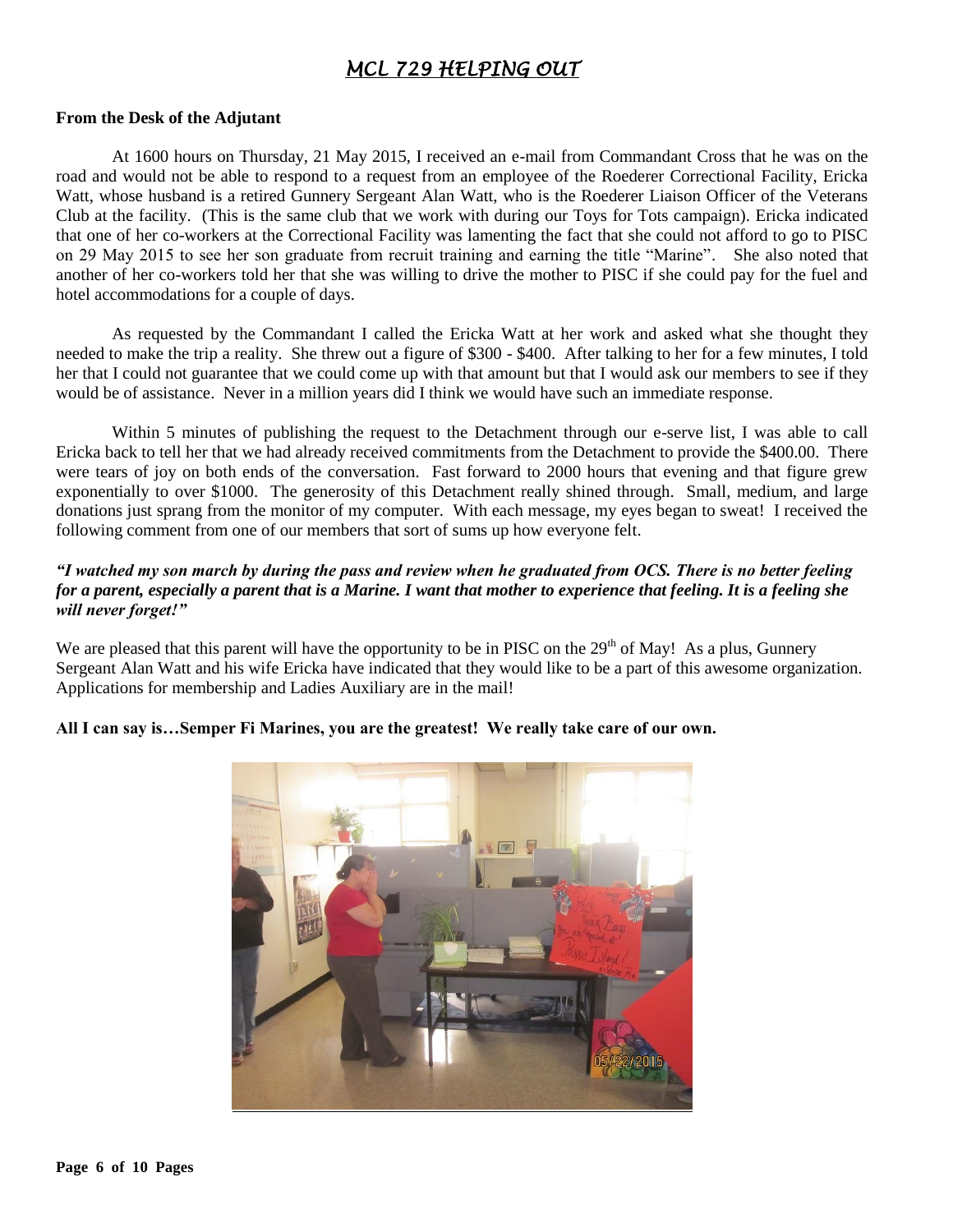# KENTUCKIANA DET. #729 DEPARTMENT OF KENTUCKY MARINE CORPS LEAGUE MINUTES OF GENERAL MEETING MAY 2015

The meeting was called to order by Commandant Cross at 1904 hours. All officers were present or accounted for.

One new members was presented for membership: Robert Wolf

Minutes from the April meeting were published in the newsletter. There were no corrections.

Paymasters report was presented by the Paymaster. There were no corrections to the report and the report stands as published. Copies of the report are on file and available for members to view upon request.

#### REPORT OF OFFICERS:

Commandant: Made Announcements of upcoming events:

- 19 May 2015 Funeral Service for member Harold Sneed
- 19 May 2015 VFW Post 1170 reception for Dr. Bruce Heilman
- 21 May 2015 Seneca High School JROTC awards ceremony
- 23 May 2015 Flags for Vets Memorial Day flag event at Waterfront Park
- 24 May 2015 Memorial Day service at Jeffersontown Veterans Park
- 6 June 2015 Honor Flight
- 9 June 2015 Roving Mess at South Park Country Club 915 South Park Rd, Fairdale KY

Commandant also briefed on the counter proposal he had just received from the BWC regarding the proposed partnership between the two organizations. He also advised that Stephanie Horne has agreed to handle our legal affairs in the matter.

Members were then asked for their input on this matter. The following requests will be submitted to Mrs. Horne for our counter proposal:

- Contingent on a building inspection.
- See if putting an end date when 100% ownership would be to the MCL
- A 10 year cap on the annual payment to BWC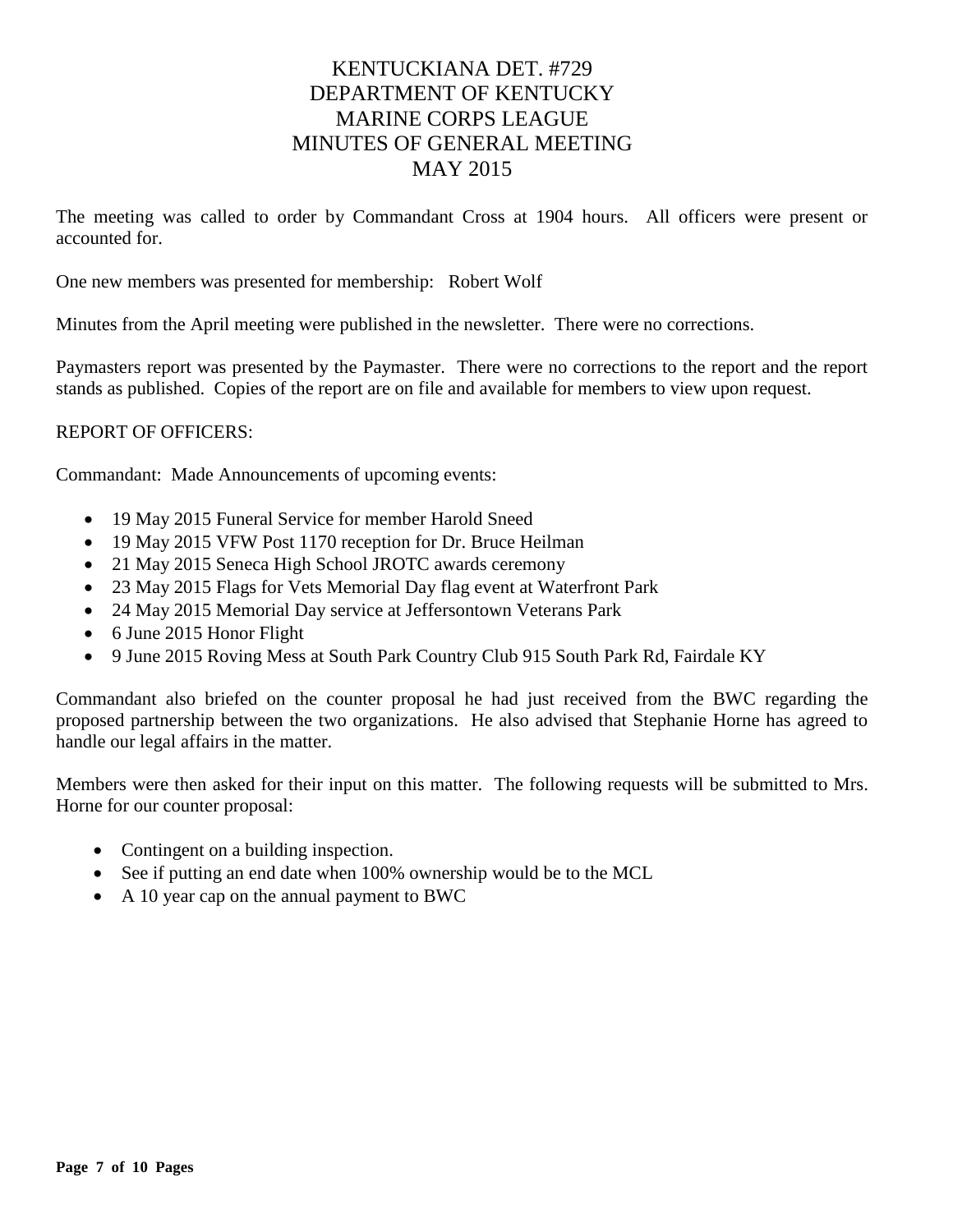#### NEW BUSINESS:

Nominating Committee Chairman C.J. Wychulis conducted the nomination and election of officers. The following members were elected to their respective office:

- Commandant John Froehlich
- $\bullet$  Sr. Vice C.J. Wychulis
- Jr. Vice Jerry McCandless
- Judge Advocate Bob LeBlond

#### GOOD OF THE LEAGUE:

Pistol Team coach Otis Fox gave a report on the status of the pistol time. He explained the timeline of their shooting schedule and invited the membership to join them for their upcoming shoots.

J.R. Riggs reminded the membership that after the Jeffersontown Veterans Memorial the GI Joe American Legion Post is hosting a meal on 24 May 2015.

Commandant presented David Hesse with his Life Membership.

50/50

Charles Turner was our winner for the 50/50 drawing of \$23. He donated it back to the League. THANK YOU CHARLES.

The meeting was adjourned at 2030 hours, by Commandant Cross.

| $MAY$                      | <b>JUNE</b>                            | <b>JULY</b>                |                                    |
|----------------------------|----------------------------------------|----------------------------|------------------------------------|
| Hall, Lewis<br>Smith Roger | Reddington, Bill<br>Ruscher, Edward L. | John Wright<br>George Buck | Herbert Warren<br>Lawrence Pinotti |
| Trout, Steven              |                                        | Gordon Snyder              | Danny Caughorn                     |
|                            |                                        | <b>Frank Herbert</b>       | Virgil Rose                        |
|                            |                                        | Otis Fox                   | Michael Rice                       |

| Gerald Schultz       |     | Cletis Evans         | $6-1$ | James Young   | - 6  | <b>Timothy Hanson</b> |    |
|----------------------|-----|----------------------|-------|---------------|------|-----------------------|----|
| <b>Bart Leist</b>    |     | Robert Taylor        | 7     | Troy Bowden   | - 9  | Ray Stoess            | 10 |
| Joseph McCauley 10   |     | Tonnie Renfro        | 11    | Harry Hupp    | -11- | <b>Richard Putman</b> | 18 |
| Frank Waterhouse 19  |     | Alison Porter        | 19    | George Sotsky | 22   | Tom Ray               | 26 |
| Kenneth Flood Sr. 26 |     | Clifford Schulman 26 |       | Joe Doebler   | 26   | David Miller          | 28 |
| John Heffley         | -28 | Kenneth Arnold       | -28   | Warren Riddle | 30   |                       |    |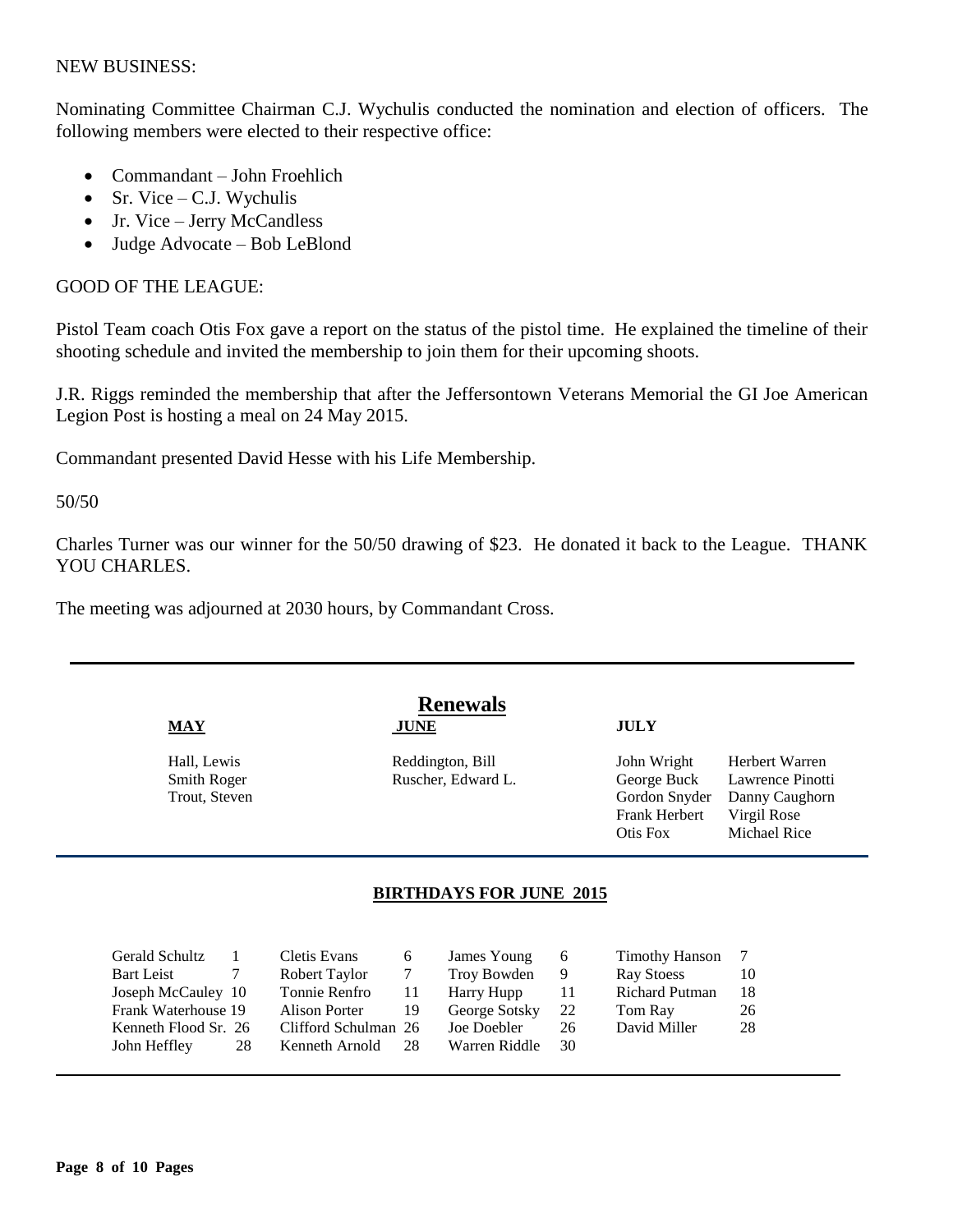### **-- UPCOMING EVENTS -- Marines Proudly Serving Our Community April 2015**

| <b>ROVING MESS:</b>     | 9 June at 1100 (Tuesday)<br>South Park Country Club (915 South Park Rd. Fairdale)<br>Louisville, KY<br>Please RSVP to Bob LeBlond 502-239-9946 or Email rleblond@aol.com |  |  |
|-------------------------|--------------------------------------------------------------------------------------------------------------------------------------------------------------------------|--|--|
| <b>BOARD MEETING:</b>   | <b>None</b>                                                                                                                                                              |  |  |
| <b>GENERAL MEETING:</b> | 15 June 2015, 1800 hrs (Monday) (Dinner awards night)<br><b>BWC</b><br>3758 Pulliam Dr.<br>Louisville, KY 40218                                                          |  |  |

#### **Message from newly elected Commandant:**

I have had accomplishments in my life for which I am proud such as Husband and Father. Right up there beside them I am now honored to include League Commandant. Since joining the League about 6 years ago, I have attempted to be a contributor to the advance of the League. I am a firm believer in "active" membership.

We are currently in the midst of making a momentous decision, one which will have a lasting impact on our League. It is to early to determine the outcome but please know that everyone of us has the best interest of the League foremost in our minds even though we may differ on our positions. With patience and courtesy, we can reach our final decision, whatever it may be, without harming the morale and camaraderie of our League.

I am looking forward to working with each of you to accomplish our mission, another successful year of service to fellow Marines and our community. Semper Fi!

John Froehlich Commandant MCL 729 Elect